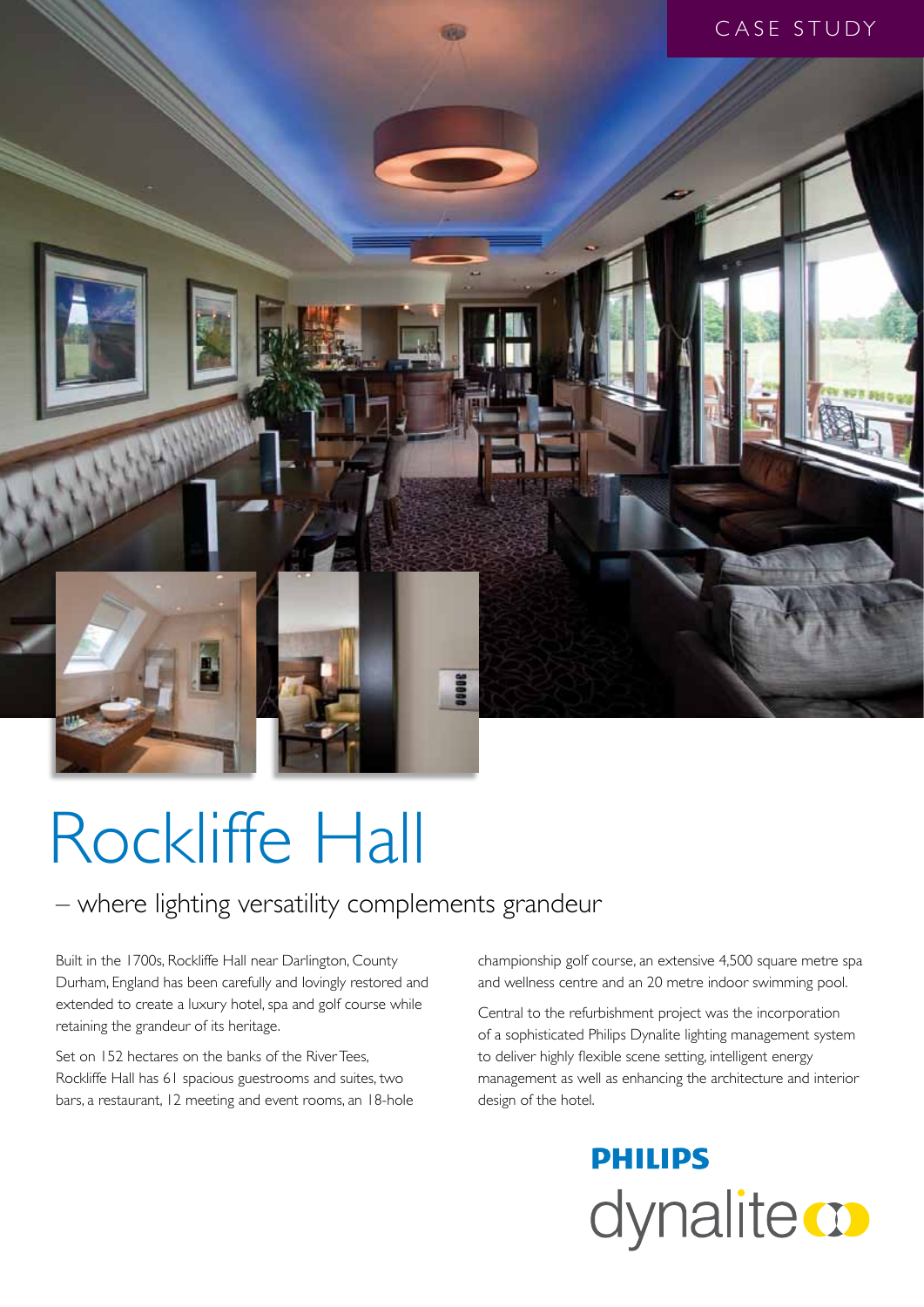

Phillips Dynalite has provided a flexible and adaptable energy-saving solution for superior lighting control in the refurbishment of Rockliffe Hall, to create an ambience suited to the grandeur of the setting and to rival that offered by any other luxury resort. 99 **"**

### Client requirements

The key criteria for the lighting controls included ensuring ease-of-use for both guests and staff, providing the capacity for substantial variation in scenes and achieving economical and energy-efficient operation of the lighting.

Obviously creating ambient lighting in a hotel that blends heritage features with contemporary design was also a key requirement of the project.

The hotel also required a high level of flexibility in its lighting controls so that different lighting scenes could be easily selected to suit different functions. For example, lighting for a wedding reception can be selected to complement a particular colour theme.

It was also vital that the lighting management system could control a range of different light sources, including LEDs, fluorescent, tungsten halogen and metal halide.

## The Philips Dynalite solution

The Philips Dynalite solution was to install an innovative lighting control system that would meet the functional and architectural criteria. With ease-of-use a key component of the brief, it was critical that the lighting control system was intelligent and flexible.

#### Answering the challenge

The level of flexibility required of the system, considerably more than in most projects, presented a major design challenge. When designing the lighting to meet the hotel's requirements it became clear that a conventional system would require a lot of cabling. Not only would this be costly, it would also present installation problems, particularly in the older parts of the building.

The design team – comprising KLS, consulting engineers White Young Green and contractors Shepherd Engineering Services – worked closely with the hotel in considering a number of options. It was quickly recognised that a DALIbased system would reduce costs and simplify wiring requirements and the Philips Dynalite system was selected as offering the required functionality and technical support.

Using a digital addressable lighting interface (DALI) protocol, a single lighting control system manages the lighting in five separate buildings.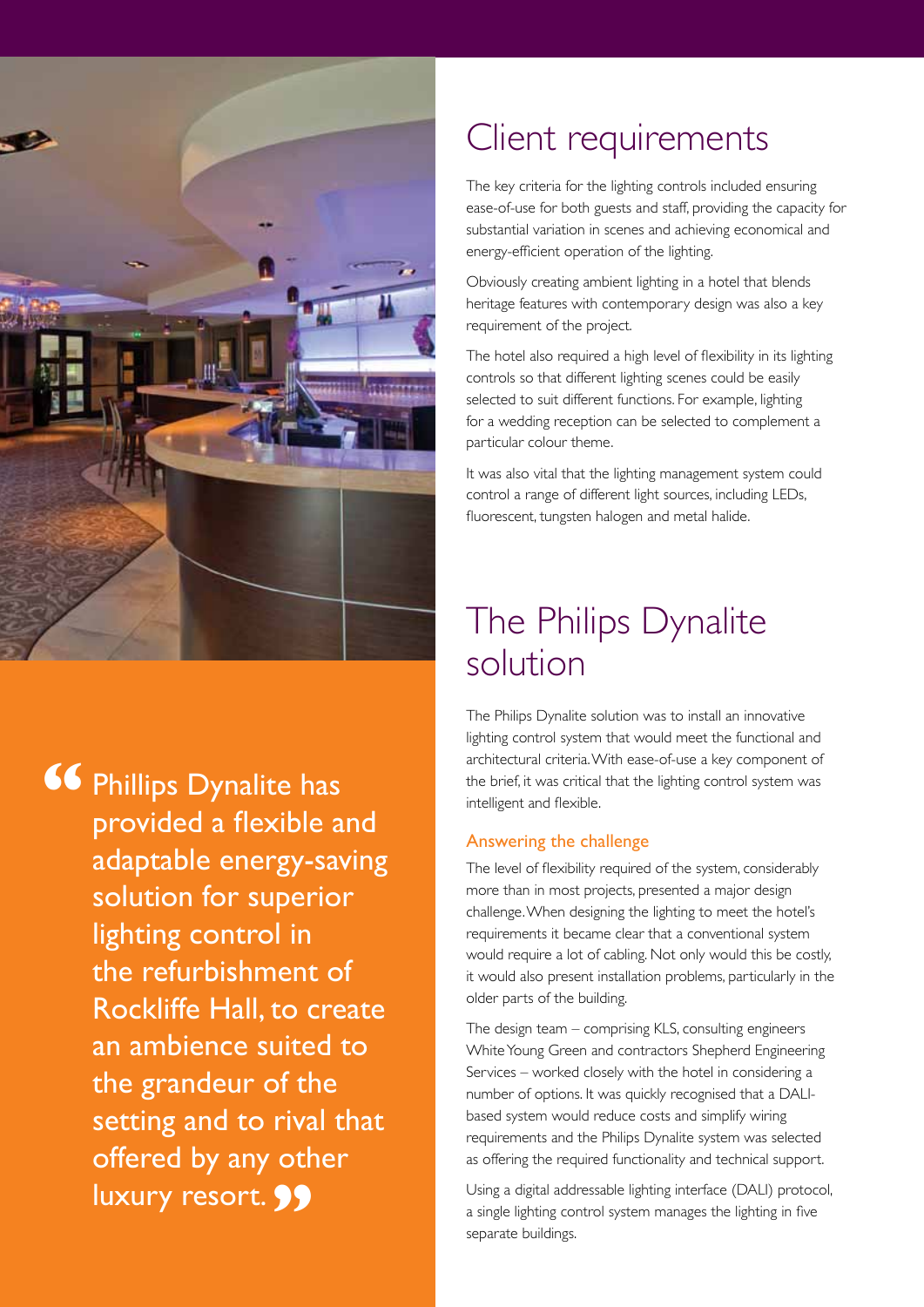### Products and technology used

The Phillips Dynalite DALI system enabled the team to make each individual luminaire addressable, so there are no circuit limitations and the possibilities are almost unlimited. Rather than having to plan everything months in advance before the cabling began, the team were able to fine-tune the lighting scenes on site.

#### Advanced lighting control

It was also vital that the lighting management system could control a range of different light sources, including LEDs, fluorescent, tungsten halogen and metal halide. In some case this required special combinations of control gear or drivers and DALI interfaces, which were tested on-site before installation.

Control of the lighting scenes is through master control panels in management locations and key staff have been trained to set scenes.

#### Simple guest interfaces

Meanwhile, in guest rooms there are simple, customengraved panels that enable guests to choose their preferred lighting scene from a simple description such as bright, low or reading. Guests are also able to turn off all the lighting in their room with a single switch, which delivers significant energy savings.

Other energy saving features of the system include presence detection in areas of variable occupancy and daylight harvesting where it is practical to incorporate daylight into the lighting design.

Time clock functionality provides master overrides and control of external lighting in car parks, activity and circulation areas.

The lighting system is controlled by Philips Dynalite Mapview graphical and system management software from a central position of the building.

A high-speed network facilitates the communication between different parts of the site, including the golf clubhouse, which is more than 100 metres from the main building. This enables all of the lighting to be controlled from a central location using Philips Dynalite EnvisionManager graphical and system management software, enabling the hotel to monitor energy consumption and many other aspects of lighting performance.

### Key client benefits

The intelligent design of the Philips Dynalite lighting control system has made it possible to deliver functional and flexible lighting in keeping with the hotel's heritage and luxury design.

The lighting system also delivers significant energy savings for the hotel.

As well as saving a lot of money on wiring compared to other systems, the Dynalite system greatly facilitates system monitoring and makes day-to-day maintenance considerably easier for hotel management and staff.

To ensure the ongoing efficiency of the system, Rockliffe Hall have signed a bespoke Aftercare service agreement with Philips Lighting.